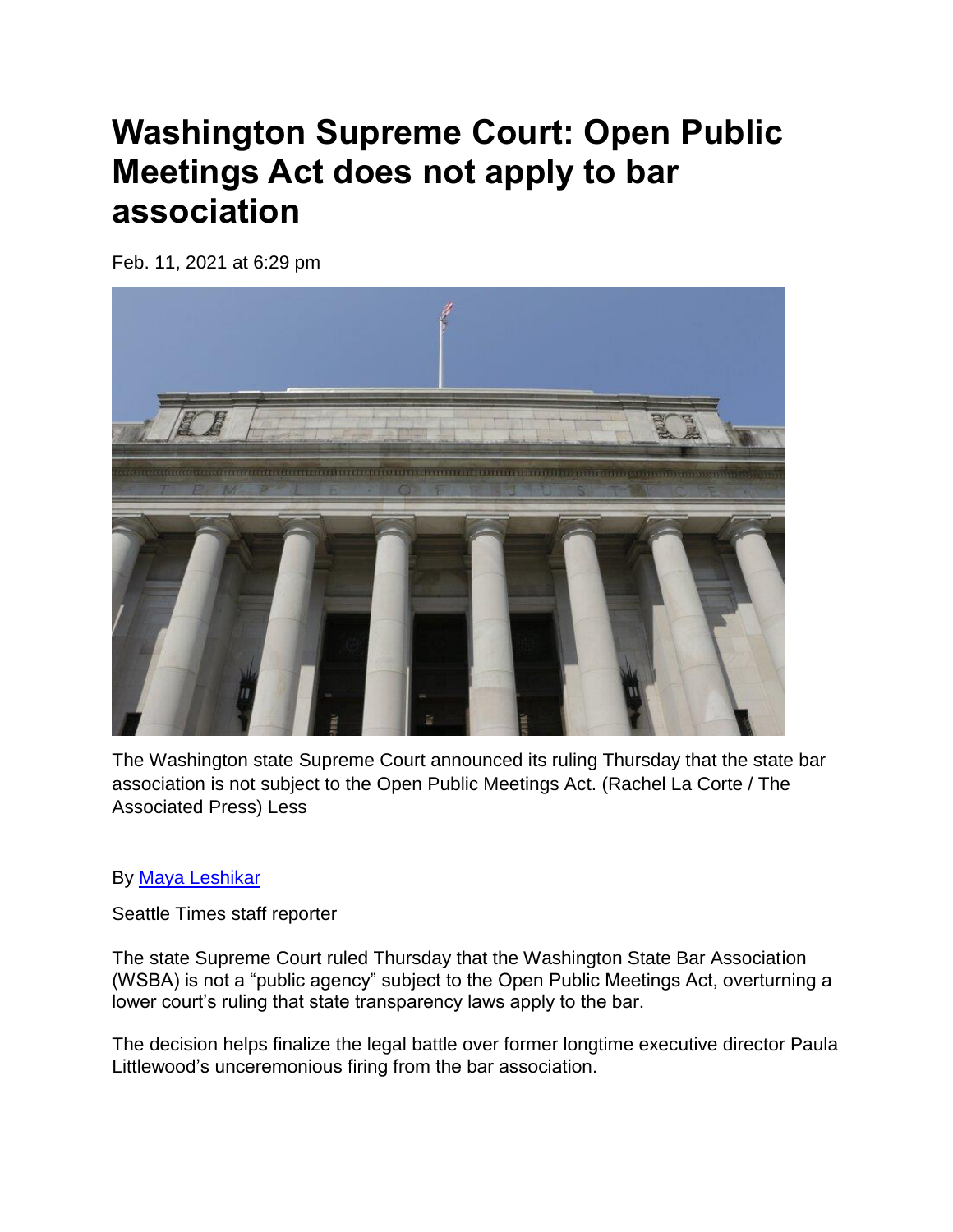In a closed-door session in 2019, the bar's governing board decided to fire Littlewood with no public explanation other than the wish "to go in a different direction."

Bar members Lincoln Beauregard and Steve Fogg sued the WSBA, contending the governing board broke the state's Open Public Meetings Act (OPMA) — a transparency statute that ensures all meetings of the governing body of a public agency are open and public — when deciding in secret to fire Littlewood.

The bar's lawyers argued that only the Supreme Court has authority over legal matters involving the organization.

King County Superior Court Judge Roger Rogoff, however, ruled in April 2019 that WSBA is a public agency subject to state transparency laws. Saying that the bar "enforces rules that affect the general public every day," Rogoff concluded the organization answers not only to its members but "is accountable to the public it serves."

At the time, Fogg called Rogoff's ruling a "big victory for transparency."

But the state Supreme Court's review of the Rogoff's decision concluded quite the opposite, reasoning that because the court maintains authority over the WSBA, the "Board of Governors, acting in this area, is an arm of the court, independent of legislative direction."

The WSBA has existed since 1888, before Washington became a state, but it was not until the state bar act of 1933 that it became an "agency of the state" and membership became mandatory to practice law.

Because the WSBA was a voluntary association until 1933, the Supreme Court says in its ruling, it was not created in accordance with the Open Public Meetings Act. The court found the WSBA only violated its own bylaws.

WSBA President Kyle Sciuchetti said the opinion "aligns with and clarifies our understanding about the unique nature, history, and structure of the State Bar, operating under the delegated authority of the Supreme Court.

"WSBA remains committed to openness and transparency; that is our value as well as our protocol, outlined in WSBA's bylaws, which we will continue to honor."

Beauregard said in an email to The Seattle Times: "The Court did its best to reach a fair resolution. I respectively disagree with the reasoning and ruling. However, I hope that Mr. Fogg and I advanced the principles underlying transparency and governance by bringing this lawsuit. That was the big picture goal."

Fogg could not be reached for comment.